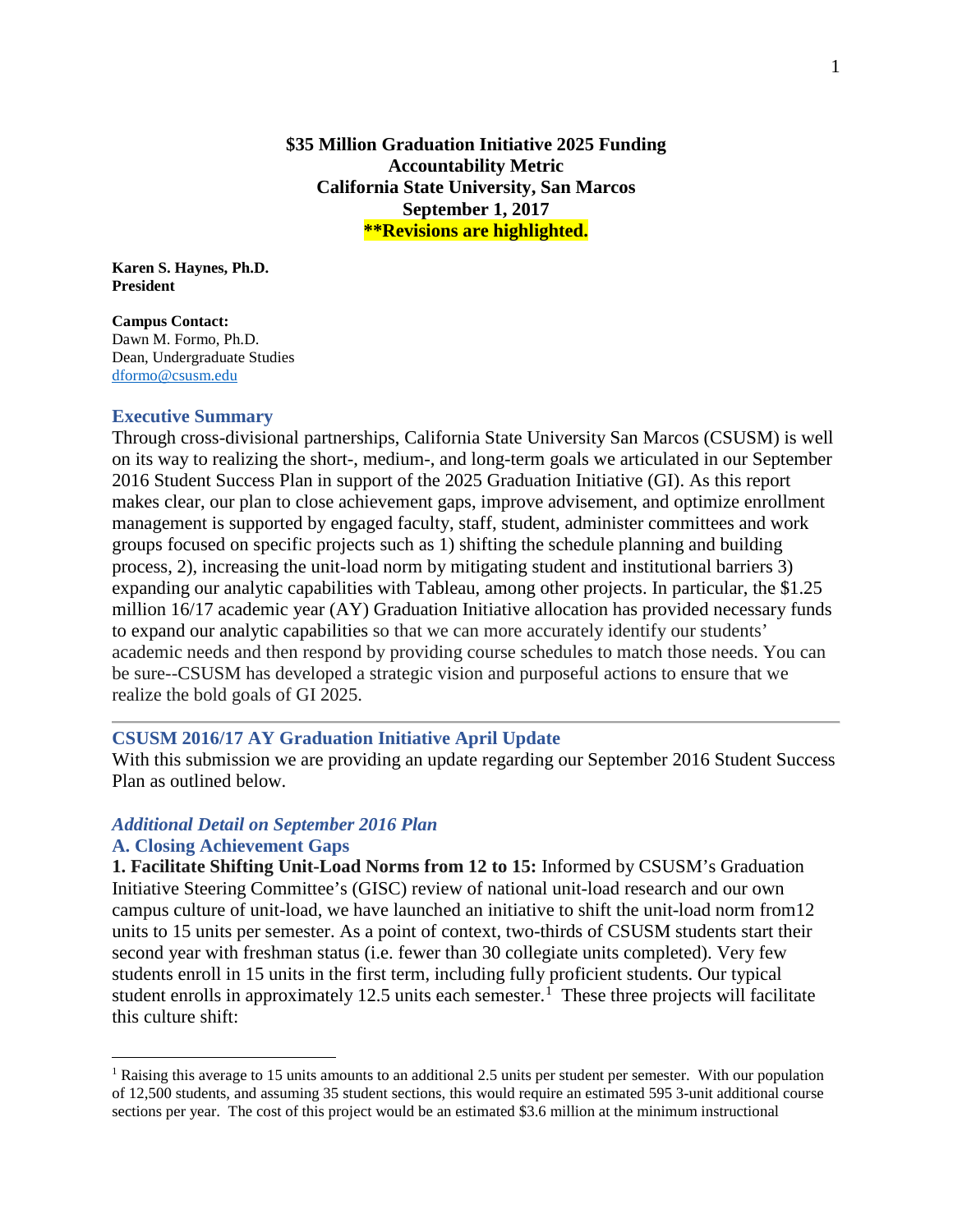**a. CSUSM Unit-Load Research Project:** The Vice Provost, Office of Undergraduate Studies (OUGS), and Institutional Planning & Analysis (IP&A) at CSUSM have launched an IRBapproved study to investigate how external commitments affect academic success for CSUSM students carrying specific academic workloads. Specifically,

- Is it advantageous (or not) for students who work 30 or more hours per week to enroll in 15 units per semester?
- Is it advantageous (or not) for students who arrive at CSUSM the least academically prepared (need remediation in math and English and graduated from a high school with an Academic Performance Index in the lowest quadrant) to enroll in 15 units per semester?

In effect, we are recreating the tests used by Attewell and Monaghan  $(2016)^2$  $(2016)^2$  $(2016)^2$ , who found that full-time unit-loads of 15 units were beneficial for almost all students, with the exception of those working at least 30 hours a week and those who arrive the least academically prepared. We hypothesize that a similar study at CSUSM will produce like results. This CSUSM-based study is important given our GI 2025 targets. Increasing student unit-loads has been identified in some research as a pathway to achieving that goal. Confirming our hypotheses could help us challenge campus norms that incoming freshmen should take 12 units as opposed to 15, a norm which has arisen due to the assumption that students should start more slowly--an assumption also challenged in the literature (Attewell, Heil, & Reisel,  $2012<sup>3</sup>$  $2012<sup>3</sup>$  $2012<sup>3</sup>$ ; Szafran,  $2001<sup>4</sup>$  $2001<sup>4</sup>$  $2001<sup>4</sup>$ ). We conducted the survey in fall 2016 and are currently analyzing the results. We will have initial results by the end of April.

**b. Unit-load Steering Committee:** This cross-divisional steering committee is identifying institutional barriers that may inhibit increased unit loads. The result of this work combined with the findings from the Unit-Load Research Project will inform the campus campaign to change the culture, messaging and expectations regarding students' unit loads. The campaign will launch in fall 2017.

**c. Degree Planner Default:** As we move forward with the unit-load research and campaign, we have also set the Degree Planner default at 15-units. Students can adjust the default, and in doing so, they will see visually that a 12-unit per semester plan will require five years of college. This simple visualization is serving an important educational piece. At the same time, for many of our students, a 5 year plan complements their work and family commitments.

**2. Launch Academic Success Center:** Funding received from the Governor's Innovation Award was used to develop our Academic Success Center. Opened in October 2016, this center, led by

replacement rate and \$19.6 million assuming current instructional costs per FTES, for which there is no apparent source.

<span id="page-1-0"></span><sup>2</sup> Attewell, P., & Monaghan, D. (2016). How Many Credits Should an Undergraduate Take? Research in Higher Education, 1-32.

<span id="page-1-1"></span><sup>&</sup>lt;sup>3</sup> Attewell, P., Heil, S., & Reisel, L. (2012). What is academic momentum? And does it matter? Educational Evaluation and Policy Analysis, 34(1), 27-44.

<span id="page-1-2"></span> $<sup>4</sup>$  Szafran, R. F. (2001). The effect of academic load on success for new college students: Is lighter better? Research</sup> in Higher Education, 42(1), 27-50.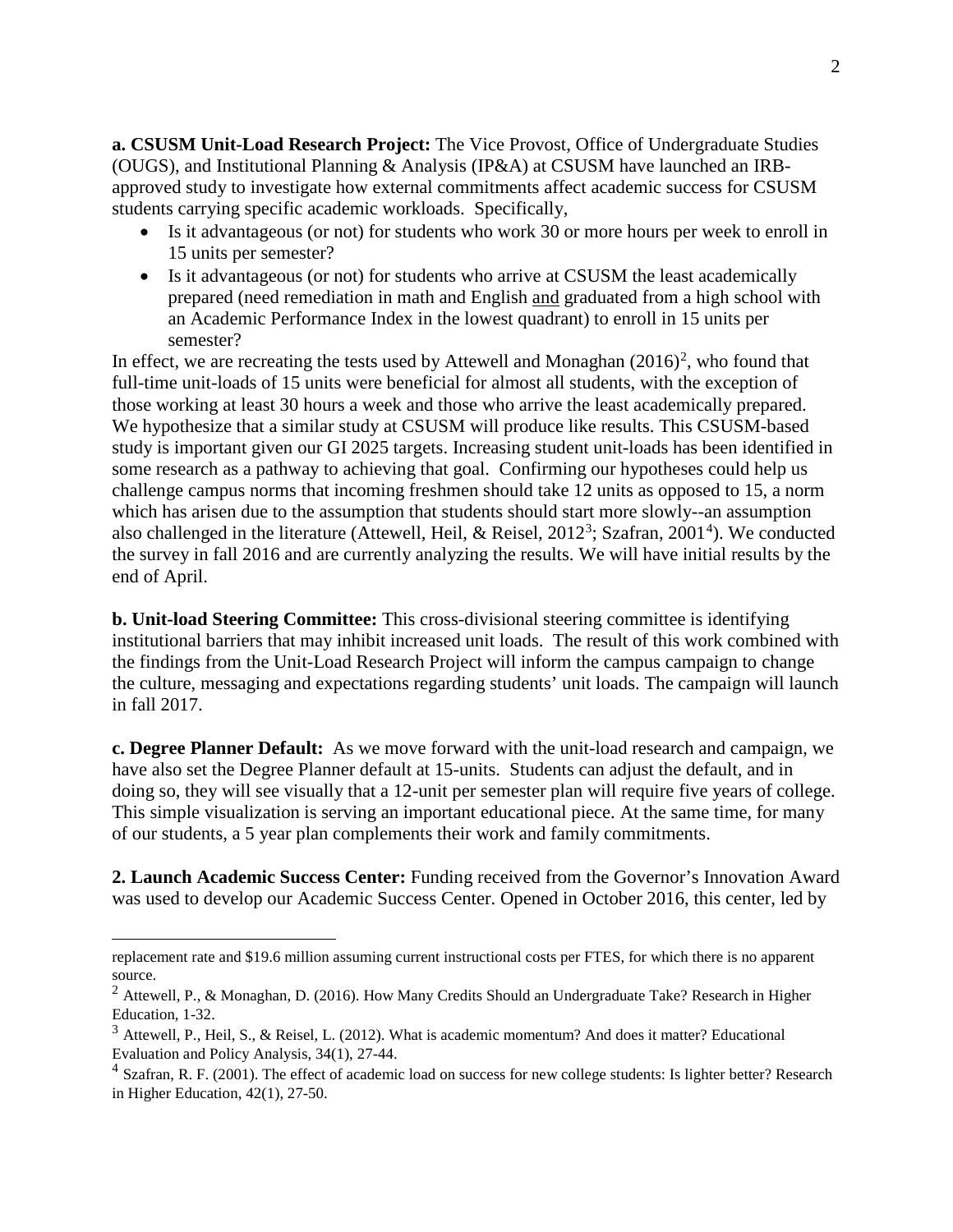OUGS, provides academic coaching and discipline-based academic interventions. In phase I, the four staff in this center have launched three programs in Spring 2017: a) academic coaching for all students with a particular focus on outreach to sophomores whose GPA has dropped by .375 in one semester but whose GPA is at 2.2 or above, b) academic coaching targeted towards firstyear students enrolled in our award-winning first-year seminar with the goal of transitioning them successfully into their sophomore year; c) data-informed discipline-specific academic support programing for undeclared students and for students enrolled in math, science, arts, humanities, and social and behavioral science courses. These discipline-specific programs are being designed collaboratively by five faculty liaisons and the four ASC staff and will complement CSUSM's long-running high-impact practices. They will launch the data-informed discipline-specific interventions in fall 2017.

**3. Scale-up Alliance to Accelerate Excellence in Higher Education:** The Alliance includes CSUSM and its ten K-12 partner districts (covering 200,000 students) and is aimed at increasing the number of students who graduate from high school, are qualified for college admission, and are academically prepared for the rigor of university coursework. Administered through the division of Community Engagement, the faculty director is actively working with our K-12 and university partners to scale-up the support provided to Alliance students.

**4. Improve Tenure Density:** Validation theory makes clear that creating a more culturally diverse faculty contributes to student retention. Our campus is working to increase both our tenure-line faculty density and the diversity of all faculty including the tenure track. Over the past two years, we have made excellent progress in diversifying our faculty. Even more, our newly arrived Chief Diversity Officer is working with Faculty Affairs and the colleges to continue to increase the diversity of each tenure-track search.

# **B. Improving Advisement**

# **1.** *See Above* **Academic Success Center**

**2. Facilitate Graduation for Nearly-Graduated Seniors—CSUSM Senior Success Project:**  Utilizing analytics, we have identified nearly-graduated seniors who, with careful advising for spring and summer 2017, could graduate by summer 2017. To do our best in reaching all nearlygraduated seniors and aware that data are dynamic, we developed a two-phased project as detailed below. Note: in our 2016 Student Success Plan, we anticipated piloting a graduation advisor model. Given the tight-schedule for this project, we have not yet piloted such a model. Instead, OUGS, in partnership with Instructional & Information Technology Services (IITS), IP&A, all of the colleges and advising units, is leading the Senior Success Project.

**a. Senior Success Phase I—Outreach to Nearly-Graduated Seniors and Free Elective Intervention:** The details of this phase are explained in our February report. Suffice it to say that between December and January, we reviewed 900 student records and contacted 700 seniors regarding their spring schedules.

b. **Senior Success Phase II:** Phase II of the Senior Success project focuses on students who, after the Spring 2017 semester will be within 6 units, or two courses, of completing their degrees. OUGS has worked in partnership with the Vice Provost's office, IP&A, IITS, all four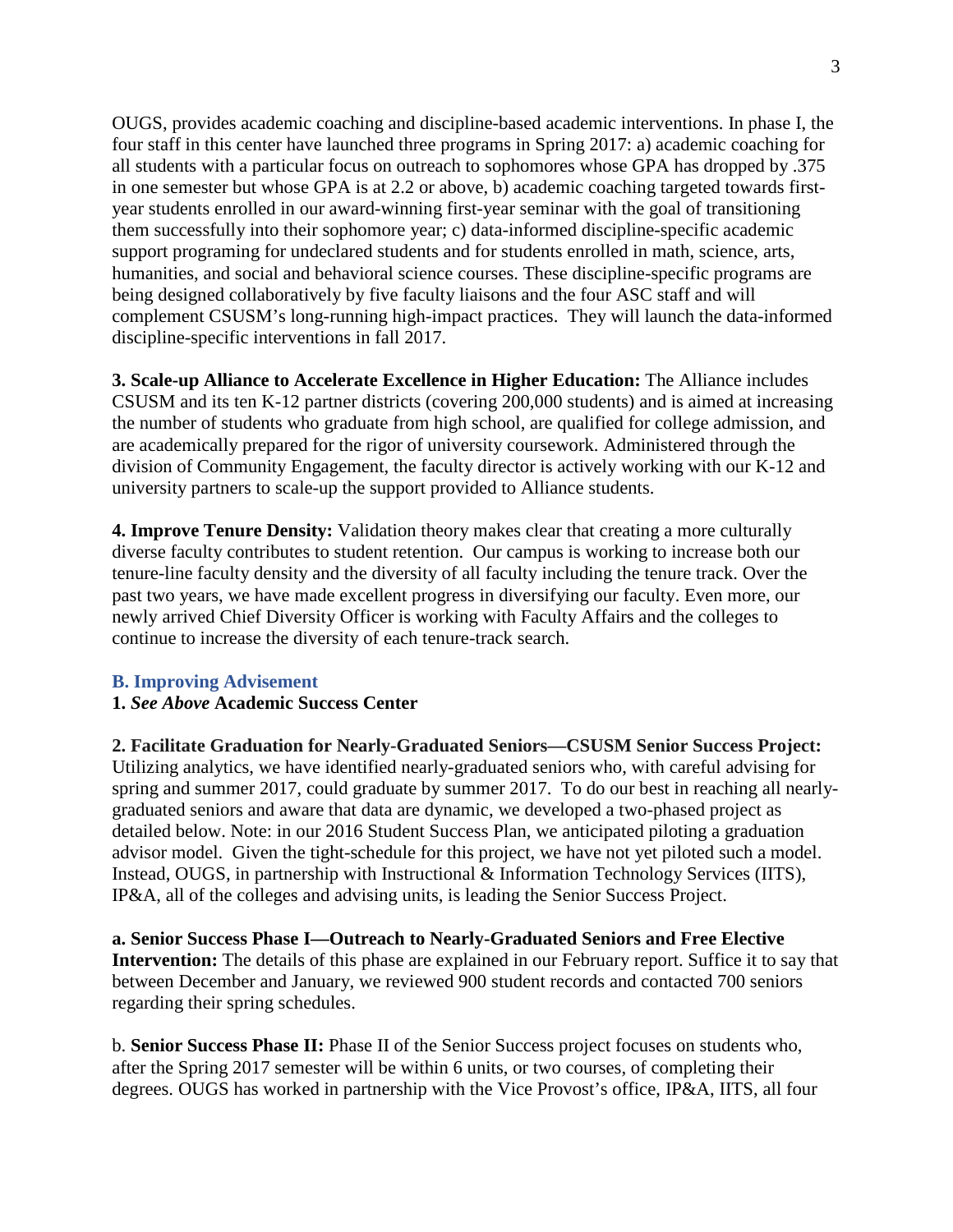colleges, and all advising units in Academic and Student Affairs plus Financial Aid and Extended Learning to identify possible pathways to graduation by Summer 2017.

Our most recent data indicate that 498 students fit into the requirements for Phase II, after updating the list to account for students who have since gotten on track, graduated, or been discontinued due to two or more semesters of non-enrollment. Of those 498, we have determined the following:

- 325 students have spring resolutions or have full summer course solutions available.
- 207 students in the "full solution" group are estimated to be eligible for State University Grants (SUGS), scholarships, Veteran benefits, or other need-based aid.

An additional 41 students have been partially resolved or have partial summer course solutions available. Although these students may not graduate, these solutions will help them in their progress toward graduation.<sup>[5](#page-3-0)</sup> College breakdown of students for whom we are offering full or partial graduation solutions are as follows:

- College of Education, Health, and Human Services (CEHHS):92
- College of Humanities, Arts, Behavioral and Social Sciences (CHABSS): 174
- College of Business Administration (COBA): 49
- College of Science and Mathematics (CSM): 10

We have developed a detailed plan in partnership with the units listed above to ensure a hybrid summer schedule that includes courses offered via Extended Learning and a stateside schedule that meets the needs of as many nearly-graduated seniors as possible. We are also working closely with departments. We provided them with data re: the academic needs of the nearlygraduated students in their departments and requested their suggestions for academic solutions for as many students as possible. The Financial Aid Office in Student Affairs has worked with us to review the aid eligibility of nearly-graduated seniors, and we are ensuring that the approximately 350 nearly-graduated seniors who are eligible for need-based summer scholarships receive them. Enrollment Management Services (EMS), in Student Affairs, in partnership with Financial Aid is currently meeting with every nearly-graduated senior for whom we have a full solution. Students are being enrolled in stateside summer courses as appropriate. Phase II is a carefully choreographed series of tasks that we believe will positively support our students' graduation needs. As part of Phase II, we have also contacted all **"on track" students** (1157) to provide academic, co-curricular, and holistic support as they complete their final semester at CSUSM. In this group, 1118 students had applied for graduation and 41 had not.<sup>[6](#page-3-1)</sup>

# **3. Create and launch Associate Degree Transfer (ADT) and California Promise Projects:**

The following steps were taken in AY 16/17 at CSUSM with regards to ADTs and the California Promise.

• A working group was formed to develop a strategy to serve current and future ADT students. This group contains representation from EMS in Student Affairs, IITS, Advising in Academic and Student Affairs, and Academic Programs.

<span id="page-3-0"></span> <sup>5</sup> Note: 24 students in this "partial solution" group are estimated to be eligible for SUG, scholarship, Veteran benefits, or other need-based aid.

<span id="page-3-1"></span><sup>&</sup>lt;sup>6</sup> We identified a group of nearly-graduated seniors who had "not yet applied" for graduation, determined whether they should apply for graduation, and reached out accordingly. In this process, we also learned that 13 students have completed their requirements and are no longer enrolled at the university. We have graduated these students.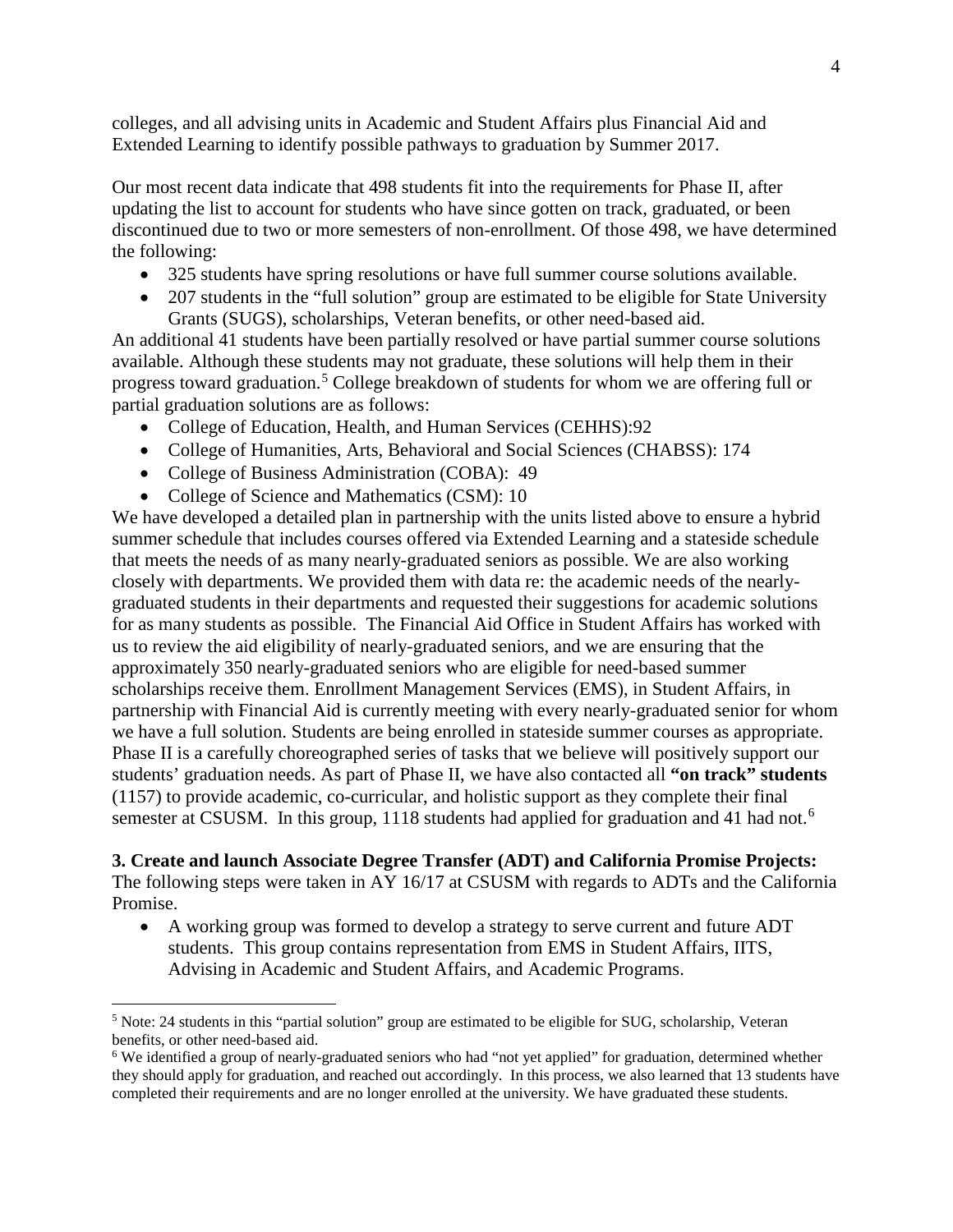- Draft upper-division roadmaps were created for ADT students coming to CSUSM from our two main feeder community colleges–Palomar and Mira Costa. Each roadmap is tailored to the major and the community college and maps-out the final 60 semester units for the student. The draft roadmaps were circulated to academic departments for approval. All roadmaps will be finalized by the end of spring 2017.
- An ADT Coordinator was hired in EMS to work with ADT prospects at community colleges in California throughout the admissions cycle. This is necessary as we will be admitting ADT students from community colleges other than our feeder colleges, each requiring a tailored 60-unit plan.
- Through the North County Higher Education Alliance (NCHEA), with representation from CSUSM, Palomar College, and Mira Costa College, two retreats were organized in January 2017 and February 2017 to address ADTs and transfer patterns in general. The January retreat was designed for senior leadership teams and included campus presidents; the February retreat was designed for department chairs. Smaller meetings between common departments on all 3 campuses are expected to ensue with funding from NCHEA.
- A website for the California Promise (2-year) was developed along with a pledge form [\(http://www.csusm.edu/admissions/how-to-apply/transfer/capromise.html\)](http://www.csusm.edu/admissions/how-to-apply/transfer/capromise.html))

# **C. Optimizing Enrollment Management**

# **1.** *See above* **Facilitate Shifting Unit-Load Norms from 12 to 15**

**2. Implemented Degree, Set, Go!:** CSUSM launched in fall 2016 an innovative plan, branded Degree, Set, Go! (DSG), to refine the class registration process and encourage students to follow the course roadmaps in Degree Planner. The premise behind this campaign is that a sub-optimal course schedule must not be a reason that contributes to a delay in students' paths to graduation. This campaign, led by the office of the Vice Provost in partnership with IITS, the Office of Communication, Student Affairs, OUGS, all advising units, and all four colleges, kicked-off with an informational training event for staff in August. Promoting the use of advising and registration technologies, namely Degree Planner (CSUSM's branding of Smart Planner), and Schedule Assistant (CSUSM's branding of College Scheduler), students are encouraged to set their future academic plan with enough lead time to allow colleges and departments to set a course schedule that meets student demand. Once the course schedule is published, students construct a schedule that best fits with time restrictions the student might have independent of course offerings. A corollary goal to DSG is to assign instructional resources to colleges in a way to meet student demand. The university is in its second semester implementing this allocation model.[7](#page-4-0)

Our February report details the steps we have taken in relation to the above two goals. To help us better understand when, if, and under what conditions students followed the academic plans they developed using the Degree Planner, an IRB-approved focus-group study was designed and

<span id="page-4-0"></span> <sup>7</sup> Note this innovative plan was presented at the Winter 2017 American Association of State Colleges and Universities to resounding praise from CSU and non-CSU university leaders from across the country.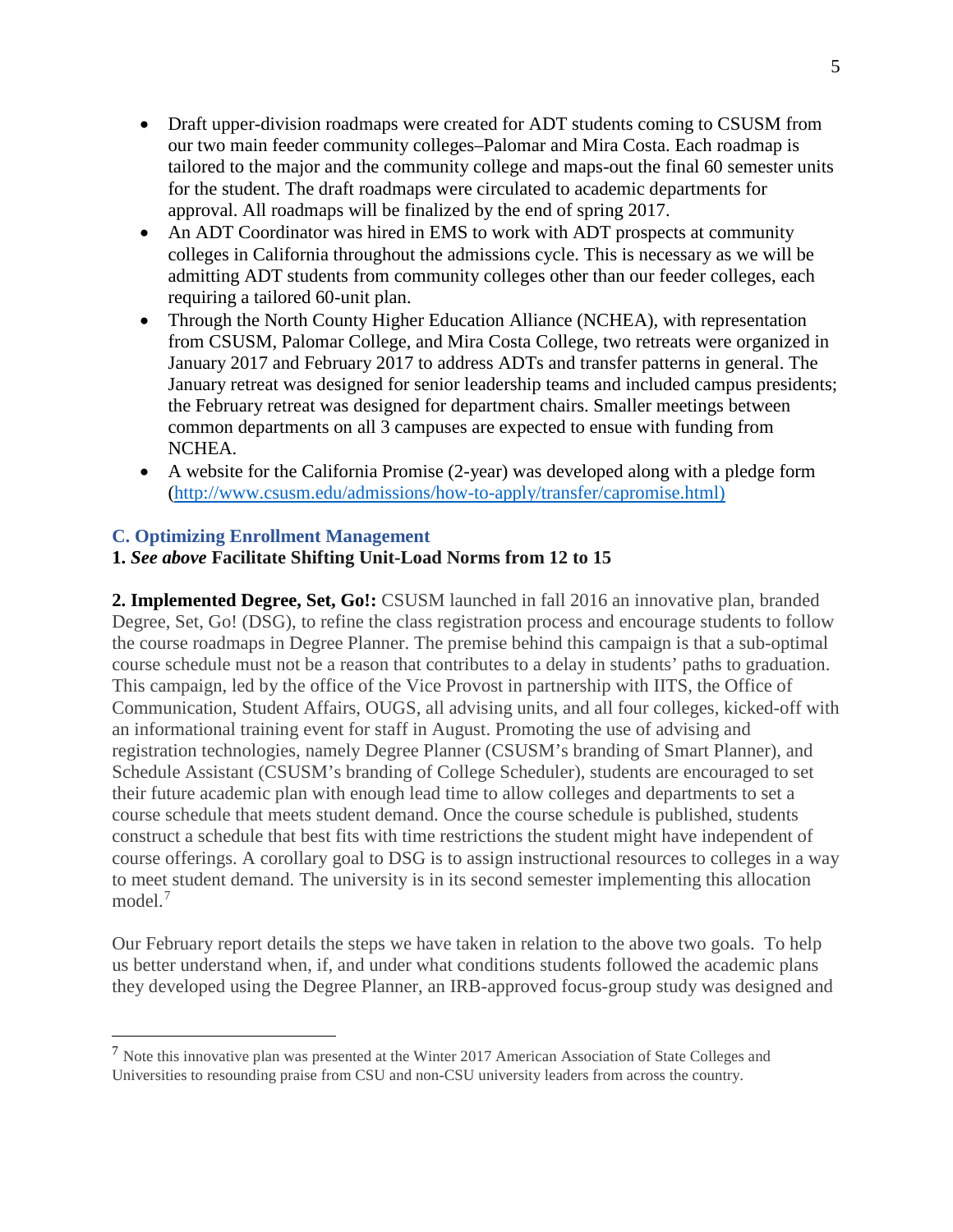facilitated this spring. The results of this study will be submitted to our Vice Provost by the end of the academic year.

Although it is too early to measure the effect of this initiative quantitatively, buy-in has been strong university-wide. The following data point is of interest: Before the beginning of the DSG campaign, 45 out of nearly 12,000 students had a schedule on the first day of classes that matched exactly the set of requirements indicated in their Degree Planner. The number of such students one semester into the campaign is nearly 1,500. Also encouraging is the fact that after only two semesters, 89.6% of students have accessed DSG. Note: We are currently working with the Degree Planner developers to add a visual progress meter that would give students immediate feedback regarding time to degree when they make changes via their individual Degree Planners.

**3. Expand Analytic Capabilities– Tableau Enterprise:** After piloting Tableau software for over a year within the IP&A and Business Intelligence (BI) teams, CSUSM has used GI 2025 and eAdvising funds to purchase an enterprise-wide server license that will enable campus-wide deployment of this software. CSUSM has also increased the number of licenses for Tableau Desktop (developer) software up to 30 seats with the goal of empowering self-service analytics. Although several Tableau dashboards have been created, the target audiences have not been able to view these reports because they lack access to the Tableau Server. The newly purchased Enterprise license will be integral to the campus's vision for decision support and will substantially augment the campus's capacity for data integration, analysis, reporting, and dissemination. As of April 2017, CSUSM has launched public-facing dashboards displaying student enrollment, application, and retention data, as well as internal dashboards focused on unit-load patterns and course completion/fail rates (DFWs). The IP&A and BI teams have several additional dashboards planned or in progress to examine course demand, diversity efforts, high-impact practices, and key student-level information that may offer opportunities for intrusive advising. In addition, Tableau software has now been licensed to multiple analysts and data users in other CSUSM departments so that they may use the tool to support their own internal analytic projects. For a sampling of newly-launched public facing dashboards see the following:

- Student Profile:<http://www.csusm.edu/ipa/student-profile>
- Applicant Profile: <http://www.csusm.edu/ipa/applicant-profile>
- Retention & Graduation: <http://www.csusm.edu/ipa/retention-graduation>

**4. Strengthen Course Availability:** Two key initiatives are improving course availability—the DSG initiative as explained earlier and the Student Access Initiative described below.

a. **Degree, Set, Go!:** As explained above, CSUSM is transitioning from a schedule-building process based on historical patterns and proportional, incremental distribution of growth resources to a process that is informed by analytics. The DSG campaign is providing timely data to guide our schedule-building process. With data from the Course Demand Report, this spring we added 67 courses. We will continue to improve course availability adding courses as data demand and funding provide.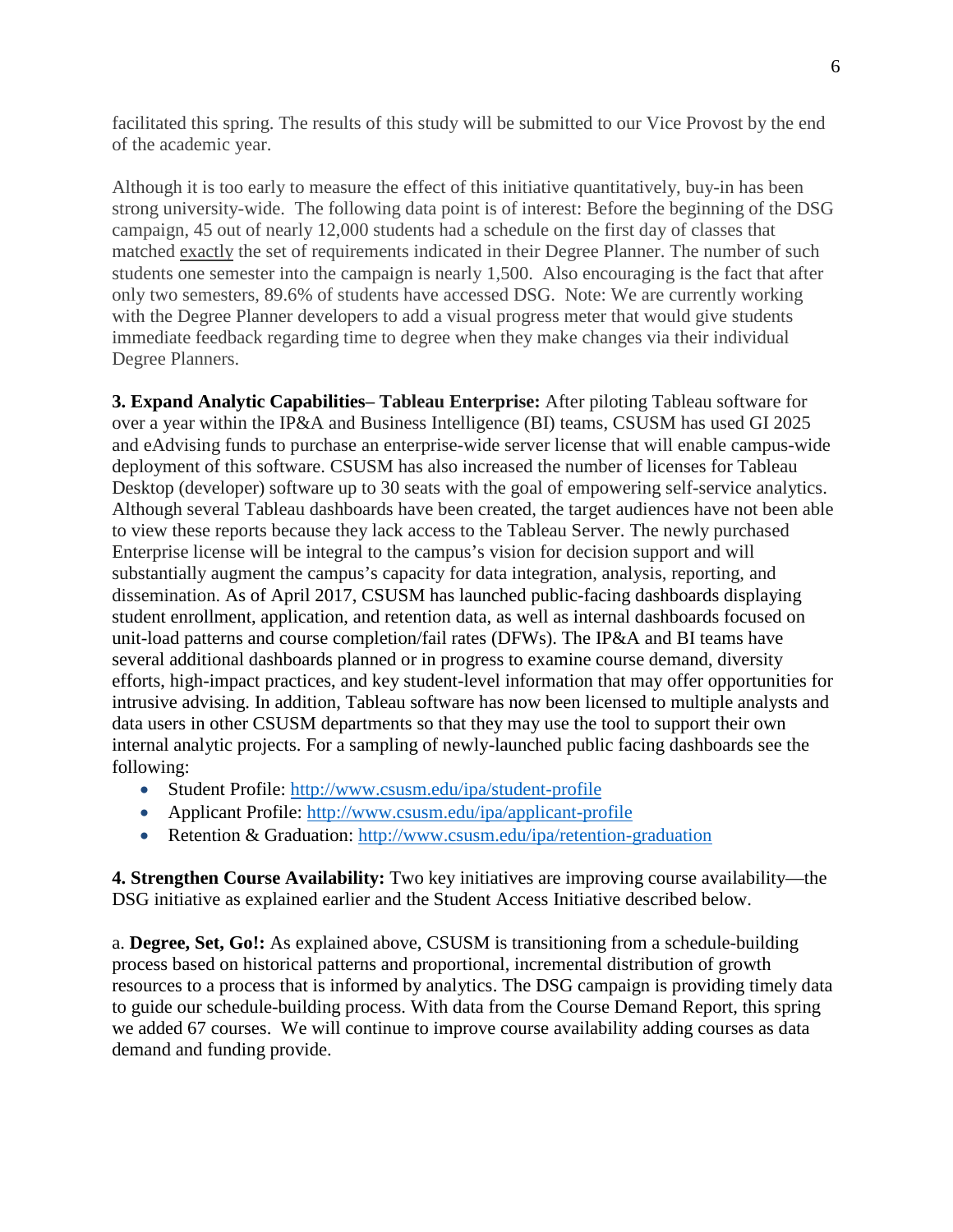b. **Student Access Initiative:** In addition to data-informed schedule-building, it is important to note that in fall 2016, we redesigned our course schedule calendar. We increased the number of course sections offered by modifying our course schedule. Notably, this initiative, which increased the number of MWF sections by 142 sections per week and dramatically increased the number of Friday classes, was endorsed by both Associated Students Inc. (ASI) and the Academic Senate.

# **5. Block Enrollment**

For several years, we have block-enrolled newly matriculated EOP, TRIO/SSS, and CAMP students (underserved student groups supported by a range grant-funded projects). This ensures that these students start their academic tenures at CSUSM enrolled in specific courses they need on their path to graduation. Given the success of this model for unique student groups, effective with the incoming 2017 cohort of first-year students, our enrollment management leadership in partnership with the colleges has developed a plan to block-enroll all first-time freshmen in 2-4 courses that match the major-specific, academic roadmaps faculty have created. We have also developed a block-enrollment plan for undeclared majors. When first-year students arrive for orientation this summer, they will have the opportunity to complete their registration by adding and adjusting courses as needed. We are still analyzing the feasibility of implementing an analogous plan for first-time transfer students. If successful, this enrollment pilot will increase the number of students following the faculty-designed academic roadmaps for their majors and undeclared students, reduce "wasted" units, and likely increase unit-load norms for the campus.

#### **Communication Plan**

#### *Student Success Team(s)*

# **1.Graduation Initiative Steering Committee (GISC)**

### *A. Charge/Approaches/Outcomes*

**Charge:** GISC continues to lead in ensuring that the Campus makes progress towards and ultimately meets the **revised** 2025 goals set by the Chancellor's Office August 2016.

**Sub-focus established 15/16:** Sophomore Success with attention also paid to closing the gender gap **Sub-focus established 16/17:** Graduating seniors from the 2013 FTF cohort and those from the 2015 Transfer cohort.

**Approaches:** GISC is a brainstorming workgroup that collaborates with individuals and groups across the campus and in the local community to do the following—

- Identify, research, implement, and track specific high impact practices, initiatives, interventions, and/or long-term strategies to improve the retention of students at all levels.
- Identify, research, implement, and track specific high impact practices, initiatives, interventions, and/or long-term strategies to improve the graduation rates for all students.
- Use data analytics, including the CSU Student Data Dashboard, to monitor and track trends and progress towards the campus goals.

### *B. List of members and campus affiliation*

Louis Adamsel, ASI Student Representative Bridget Blanshan, Associate Vice President for Student Engagement & Equity/Title IX Coordinator Student Development Services, Student Affairs Lorena Checa, Vice President, Student Affairs Geoffrey Gilmore, Associate Vice President, Associate Vice President, Student Academic Support Services, Student Affairs Scott Gross, Associate Vice President, Associate Vice President, Community Partner Engagement Elisa Grant-Vallone, Professor and Faculty Center Director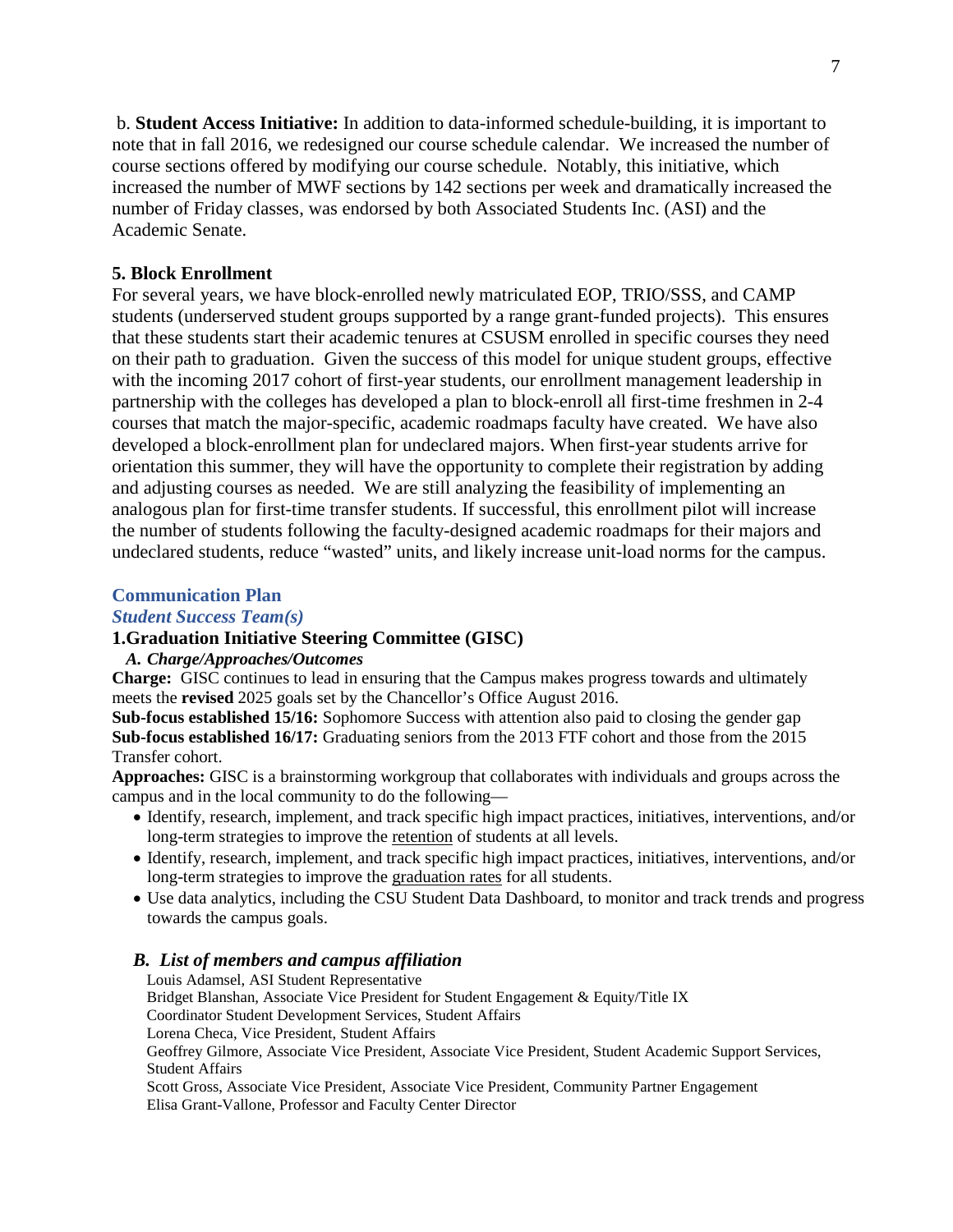Jennifer Fabbi, Dean, University Library Dawn Formo (Chair), Dean, Office of Undergraduate Studies Karen Glover, Associate Professor, At-large member Michael McDuffie, Associate Professor and Chair of the Academic Senate Bianca Mothè, Associate Dean, Office of Undergraduate Studies Graham Oberem, Provost and Vice President, Academic Affairs Rebecca Ortego, ASI Student Representative Diane Petersen, Executive Director, IITS Cameron Stevenson, Assistant Director, Institutional Planning & Analysis Adam Petersen, Student Services Professional, Office of Undergraduate Studies

# *C. Frequency of Meetings:* Monthly during the AY

# **2.Degree, Set, Go! Planning Group (PG) and Ad Hoc Degree, Set, Go! Advisory Committee (AC)**

#### *A. Goals/Principles*

Goals:

- Measuring student course demand accurately, and offering course schedules that are optimal in meeting student demand.
- Consequently, assigning instructional resources to colleges (FTES and dollars) in a way to meet student demand.

Principles:

- Preserving the student's choice to deviate from the default academic plan in ways that still ensure optimal graduation time.
- Packaging Degree Planner, Schedule Assistant, and Registration into a unified advising and registration experience.
- Aligning DSG with the GI 2025, initiated by the CSU system leadership in response to the state legislature. The GI provides set measurable 2025 goals for each campus and funding contingent on progress towards those goals.

#### *B. Expected Outcomes*

- Improve graduation rate measures (in relation to the GI goals).
- Better course availability for students.
- Clearer academic plans.
- Streamlined registration process.
- Transparent and methodical process for resource allocation.

# *C. List of members and campus affiliation*

# **Planning Group**

Kamel Haddad (chair), Vice Provost, Academic Affairs David McMartin, Director, Undergraduate Advising, Student Affairs, plus three college-based advisors Scott Hagg, AVP, Enrollment Management Services, Student Affairs Diane Petersen, Executive Director, IITS Dawn Formo, Dean, Office of Undergraduate Studies Input from Scheduling Office, Associate Deans, Communications. Endorsement of Student Body **Advisory Committee** Kamel Haddad (chair), Vice Provost, Academic Affairs Rebecca Lush, Associate Professor and Chair, Literature and Writing Studies Pat Stall, Director and Professor, School of Education Miriam Schustack, Professor and Chair, Psychology Debbie Kristan, Professor, Biology Martha Stoddard Holmes, Associate Dean, College of Humanities, Arts, Behavioral and Social Sciences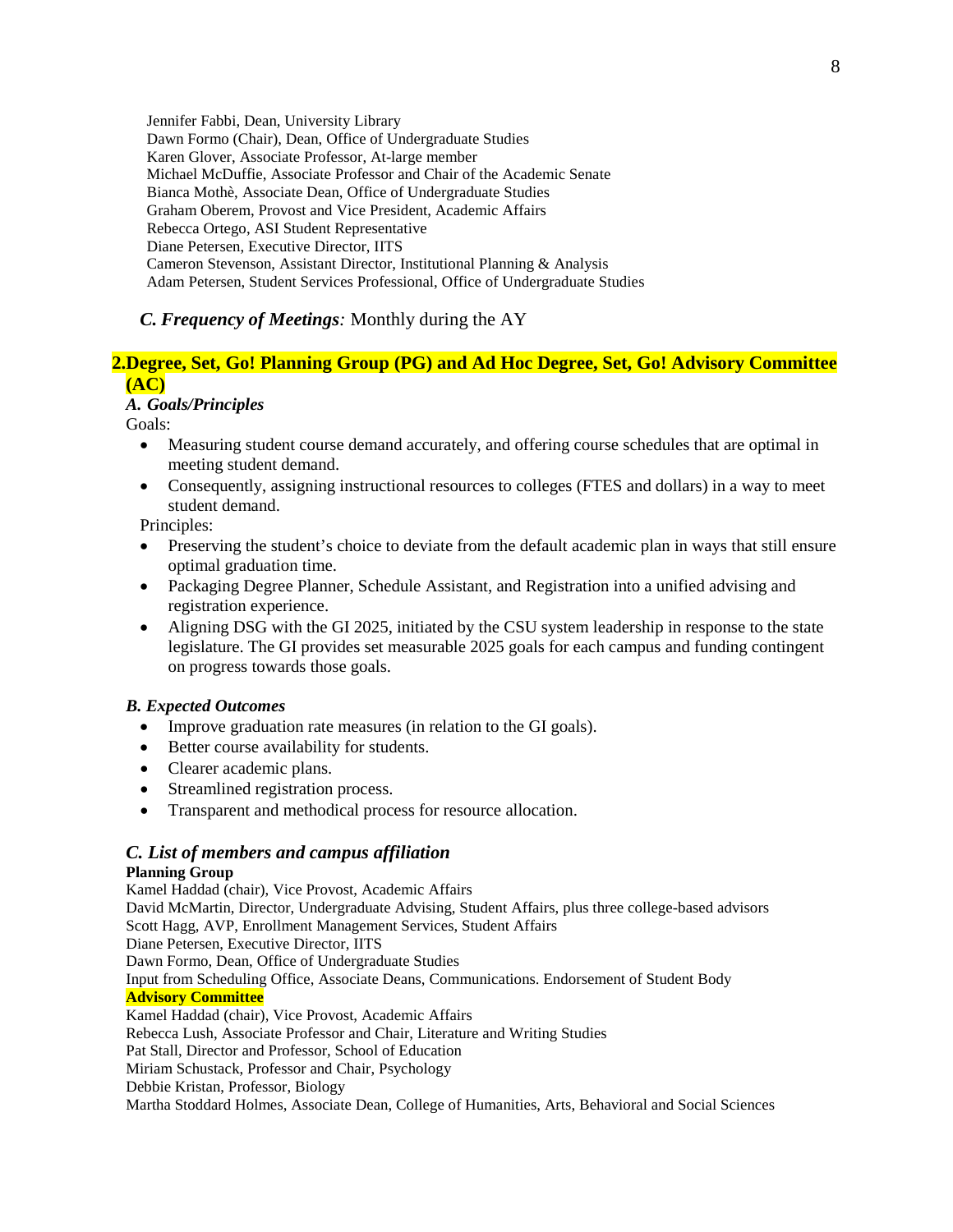David McMartin, Director, Undergraduate Advising, Student Affairs, plus three college-based advisors Pam Bell, Project Coordinator, IITS Thomas Swanger, PeopleSoft Solutions Manager, IITS

# *D.* **Frequency of Meetings:** Weekly

# **3. Senior Success Team**

*A. Charge:* Design and facilitate the 16/17 state-funded initiative to reduce time to graduation for nearly-graduated seniors, paying careful attention to first-time freshmen from the 2013 cohort and transfer students from the 2015 cohort

### *B. Expected Outcomes:* Increase CSUSM's graduation rates

*C. List of members and campus affiliation* Dawn Formo, Dean, Office of Undergraduate Studies Kamel Haddad, Vice Provost, Academic Affairs Department Chairs from Academic Programs Scott Hagg, AVP, Enrollment Management Services, Student Affairs Adam Petersen, Student Services Professional, Office of Undergraduate Studies Cameron Stevenson, Assistant Director, Institutional Planning & Analysis Partnership with Extended Learning, Financial Aid, Scheduling Office, Associate Deans, Undergraduate Advising in Academic and Student Affairs

# *D. Frequency of Meetings***:** Weekly

# **4.Unit-load Steering Committee**

*A. Charge/Task* 

**Charge:** To lead the campus in shifting the unit-load norm from 12 units per semester to 15 units. Campaign launch goal—fall 2017

**Tasks:** The unit-load steering committee is a leadership team that will guide the campus in realizing charge by doing the following:

- Create an implementation and communication plan with timelines and measurable benchmarks
- Select and assign implementation team(s) based on phases or tasks.

# *B. Expected Outcomes:* By 2025 approximately 30% of CSUSM students will complete 30 units per AY.

# *C. List of members and campus affiliation*

Jacqueline Catechis, ASI Student Representative Margaret Chantung, Interim Associate Vice President for Communications Dawn Formo (Chair), Dean, Undergraduate Studies Geoffrey Gilmore, Associate Vice President, Associate Vice President, Student Academic Support Services, Student Affairs Kamel Haddad, Vice Provost, Academic Affairs Martha Stoddard Holmes, Associate Dean, CHABSS Scott Hagg, AVP, Enrollment Management Services, Student Affairs Michael McDuffie, Associate Professor and Chair of the Academic Senate David McMartin, Director, Undergraduate Advising, Student Affairs Rebecca Ortego, ASI Student Representative Adam Petersen, Student Services Professional, Office of Undergraduate Studies Cameron Stevenson, Assistant Director, Institutional Planning & Analysis

# *D.Frequency of Meetings:* Every other week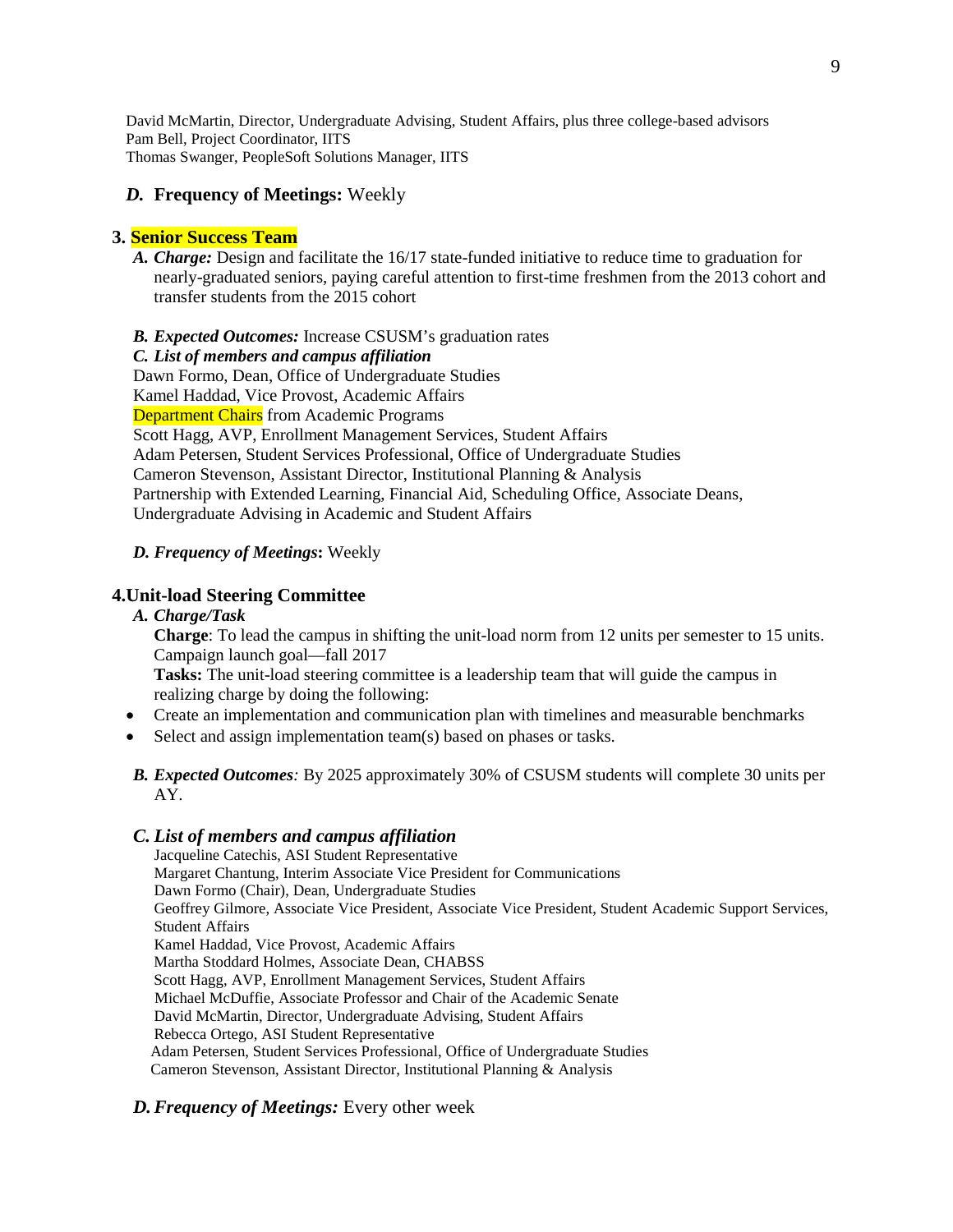# **5. High-Impact Steering Committee**

- *A. Charge:* Facilitate undergraduate students' mastery of critical skills and advocate the use of HIPs that support achievement of undergraduate learning outcomes across the colleges. In order for this group to help facilitate this objective and the outcomes below, this cross-divisional group provides guidance in scaling-up CSUSM HIP tracking. This committee will
	- Establish benchmarks regarding student participation in HIPs at CSUSM.
	- Increase student participation in the CSUSM HIPs identified as trackable.

### *B. Expected Outcomes:* Increase student participation in HIPs.

#### *C. List of members and campus affiliation*

Matt Atherton, Associate Professor and Faculty Center Associate Director Bridget Blanshan, Associate Vice President for Student Engagement & Equity/Title IX Coordinator Student Development Services, Student Affairs Alan Brian, Director of Planning, Assessment and Professional Development, Student Affairs Dawn Formo (Chair), Dean, Office of Undergraduate Studies Geoff Gilmore, Associate Vice President, Associate Vice President, Student Academic Support Services, Student Affairs Elisa Grant-Vallone, Professor and Faculty Center Director Scott Gross, Associate Vice President, Associate Vice President, Community Partner Engagement Martha Stoddard Holmes, Associate Dean, College of Humanities, Arts, Behavioral and Social Sciences Cheryl Landin, Decision Support Analyst, Community Engagement Danielle McMartin, Associate Director & International Student and Scholar Advisor, Global Education Leo Melena, Director, Student Success, College of Humanities, Arts, Behavioral and Social Sciences Bianca Mothé, Associate Dean, Undergraduate Studies Joanne Pedersen, Director, First-Year Programs, Academic Affairs Diane Petersen, Executive Director, IITS Adam Petersen, Student Services Professional, Office of Undergraduate Studies Betsy Read, Professor, Biological Sciences and Faculty Liaison for Undergraduate Research Patricia Reily, Director, Veterans Services, Student Affairs Kendra Rivera, Associate Professor, Communication and Faculty Liaison for Service Learning Cameron Stevenson, Assistant Director, Institutional Planning & Analysis Sarah Villarreal, Associate Vice President, Community Engagement

# *D. Frequency of Meetings***:** Monthly

# **6. Communication Strategies and Intentionality of Communication Plan Efforts**

CSUSM's Graduation Initiative Steering Committee (GISC), a cross-divisional group of faculty, staff, students, and administrators, provides campus leadership in facilitating the bold goals of the initiative. The other work groups and steering committees noted above are also cross-divisional workgroups that focus on specific components of our graduation plan. The cross-divisional teams of each work-group and of GISC itself are central to CSUSM's collaborative effort. We develop ownership by design—by intentionally designing work groups that cross divisions, especially between Academic and Student Affairs. These teams are instrumental in designing communications (websites, emails and the like) to support specific audiences (e.g., students, faculty, staff, parents/guardian). Ultimately, CSUSM's graduation rates will indicate the success of these committees. We will continue to develop intermediate evaluation plans. As an example of how we are assessing our various efforts, in the case of DSG, we have an IRB-approved focus group underway with a report due to the Vice Provost in May. The findings in this study will inform our next steps. Details regarding the intentional strategies used to move any of the initiatives noted above forward are available upon request. Know that any one communication plan has required careful choreography across at least two divisions and